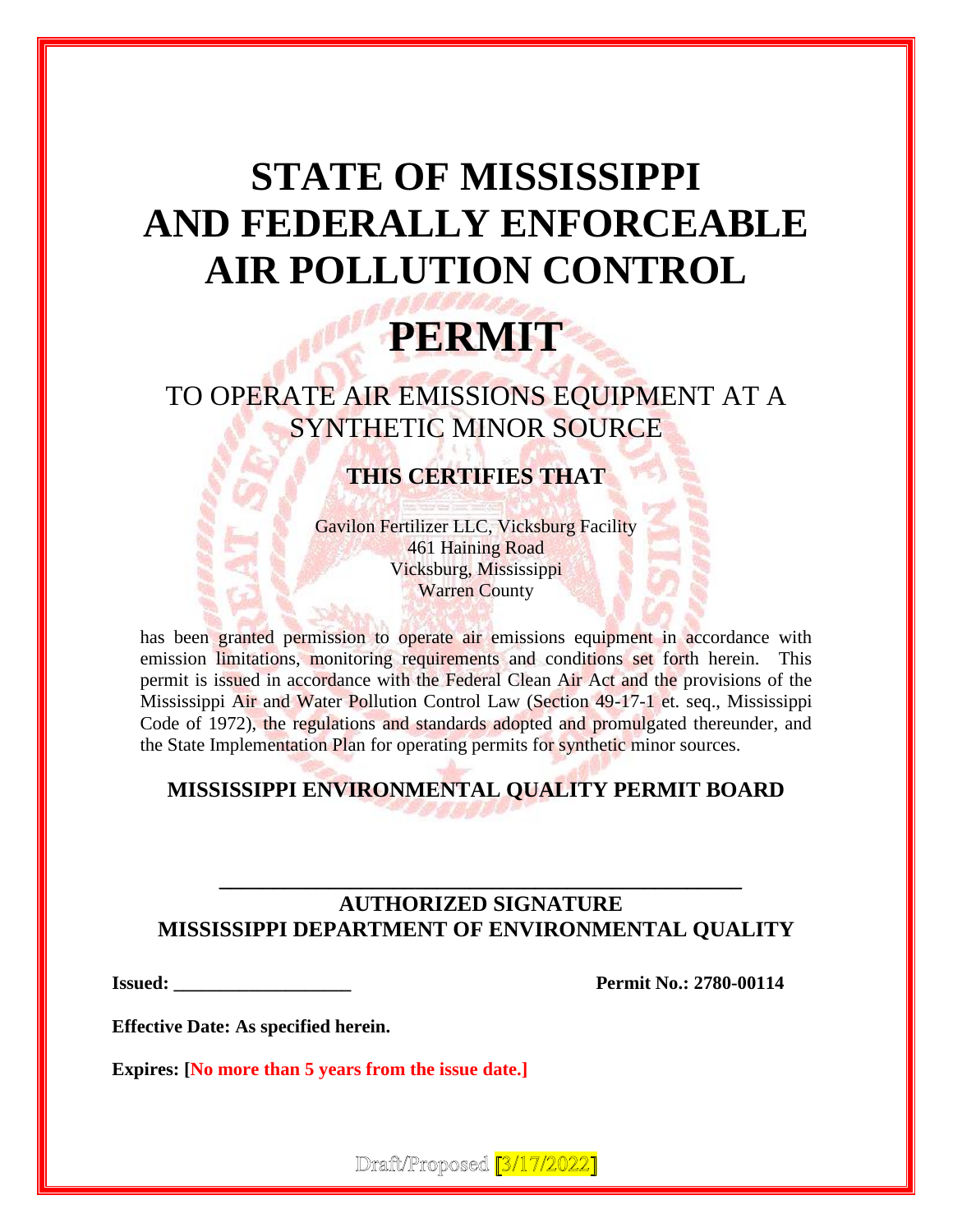#### **Section 1.**

#### **A. GENERAL CONDITIONS**

- 1. This permit is for air pollution control purposes only. (Ref.: 11 Miss. Admin. Code Pt. 2, R. 2.1.D.)
- 2. This permit is a Federally-approved permit to operate a synthetic minor source as described in 11 Miss. Admin. Code Pt. 2, R. 2.4.D.

(Ref.: 11 Miss. Admin. Code Pt. 2, R. 2.4.D.)

3. Any activities not identified in the application are not authorized by this permit.

(Ref.: Miss. Code Ann. 49-17-29 1.b)

4. The knowing submittal of a permit application with false information may serve as the basis for the Permit Board to void the permit issued pursuant thereto or subject the applicant to penalties for constructing or operating without a valid permit.

(Ref.: 11 Miss. Admin. Code Pt. 2, R. 2.2.B(5).)

5. The issuance of a permit does not release the permittee from liability for constructing or operating air emissions equipment in violation of any applicable statute, rule, or regulation of state or federal environmental authorities.

(Ref.: 11 Miss. Admin. Code Pt. 2, R. 2.2.B(7).)

6. It shall not be a defense for a permittee in an enforcement action that it would have been necessary to halt or reduce the permitted activity in order to maintain compliance with the conditions of this permit unless halting or reducing activity would create an imminent and substantial endangerment threatening the public health and safety of the lives and property of the people of this state.

(Ref.: 11 Miss. Admin. Code Pt. 2, R. 2.2.B(15)(a).)

7. The issuance of this permit does not convey any property rights in either real or personal property, or any exclusive privileges, nor does it authorize any injury to private property or any invasion of personal rights, nor any infringement of Federal, State or local laws or regulations.

(Ref.: 11 Miss. Admin. Code Pt. 2, R. 2.2.B(15)(c).)

- 8. The permittee shall allow the Mississippi Department of Environmental Quality Office of Pollution Control and the Mississippi Environmental Quality Permit Board and/or their authorized representatives, upon the presentation of credentials:
	- a. To enter upon the permittee's premises where an air emission source is located or in which any records are required to be kept under the terms and conditions of this permit, and
	- b. At reasonable times to have access to and copy any records required to be kept under the terms and conditions of this permit; to inspect any monitoring equipment or monitoring method required in this permit; and to sample any air emission.

(Ref.: Miss. Code Ann. 49-17-21)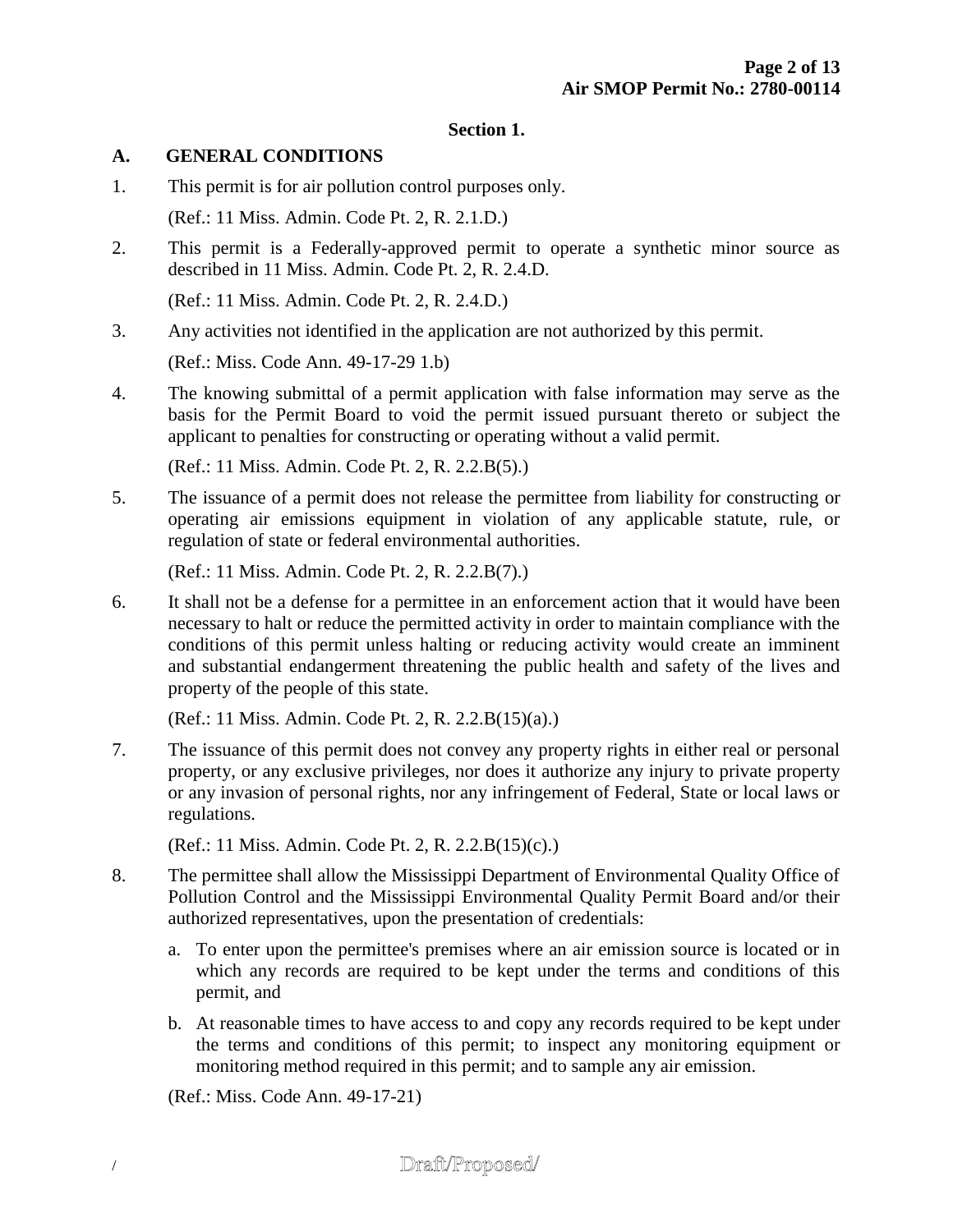9. Except for data determined to be confidential under the Mississippi Air & Water Pollution Control Law, all reports prepared in accordance with the terms of this permit shall be available for public inspection at the offices of the Mississippi Department of Environmental Quality Office of Pollution Control.

(Ref.: Miss. Code Ann. 49-17-39)

10. The provisions of this permit are severable. If any provision of this permit, or the application of any provision of this permit to any circumstances, is challenged or held invalid, the validity of the remaining permit provisions and/or portions thereof or their application to other persons or sets of circumstances, shall not be affected thereby.

(Ref.: 11 Miss. Admin. Code Pt. 2, R. 2.1.D(7).)

- 11. This permit does not authorize a modification as defined in Regulation 11 Miss. Admin. Code Pt. 2, Ch.2., "Permit Regulations for the Construction and/or Operation of Air Emission Equipment." A modification may require a Permit to Construct and a modification of this permit. Modification is defined as "Any physical change in or change in the method of operation of a facility which increases the actual emissions or the potential uncontrolled emissions of any air pollutant subject to regulation under the Federal Act emitted into the atmosphere by that facility or which results in the emission of any air pollutant subject to regulation under the Federal Act into the atmosphere not previously emitted. A physical change or change in the method of operation shall not include:
	- a. Routine maintenance, repair, and replacement;
	- b. Use of an alternative fuel or raw material by reason of an order under Sections 2(a) and (b) of the Federal Energy Supply and Environmental Coordination Act of 1974 (or any superseding legislation) or by reason of a natural gas curtailment plan pursuant to the Federal Power Act;
	- c. Use of an alternative fuel by reason of an order or rule under Section 125 of the Federal Act;
	- d. Use of an alternative fuel or raw material by a stationary source which:
		- (1) The source was capable of accommodating before January 6, 1975, unless such change would be prohibited under any federally enforceable permit condition which was established after January 6, 1975, pursuant to 40 CFR 52.21 or under regulations approved pursuant to 40 CFR Part 51, Subpart I, or 40 CFR 51.166; or
		- (2) The source is approved to use under any permit issued under 40 CFR 52.21 or under regulations approved pursuant to 40 CFR Part 51, Subpart I, or 40 CFR 51.166;
	- e. An increase in the hours of operation or in the production rate unless such change would be prohibited under any federally enforceable permit condition which was established after January 6, 1975, pursuant to 40 CFR 52.21 or under regulations approved pursuant to 40 CFR Part 51, Subpart I or 40 CFR 51.166; or
	- f. Any change in ownership of the stationary source.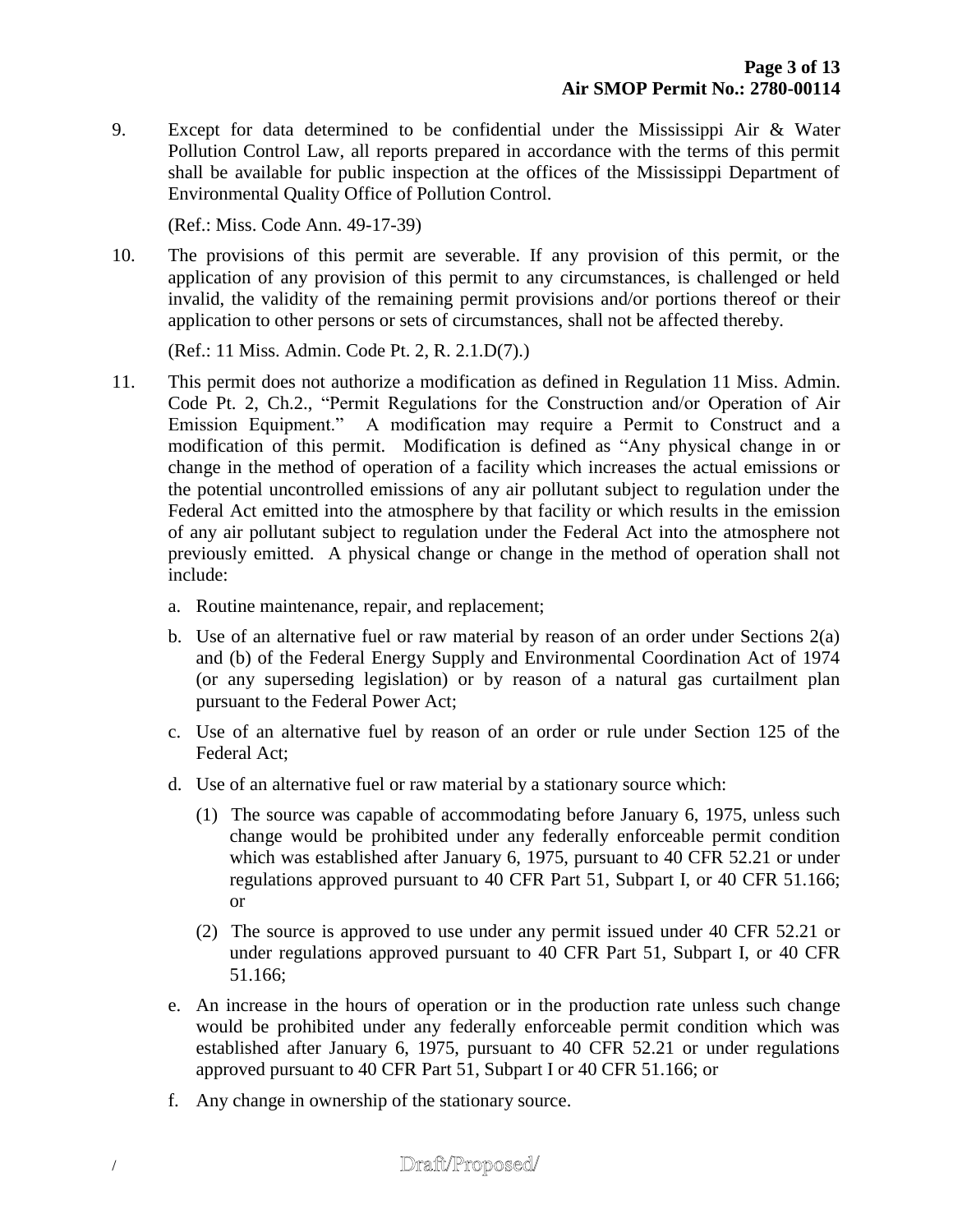(Ref.: 11 Miss. Admin. Code Pt. 2, R. 2.1.C(15).)

## **B. GENERAL OPERATIONAL CONDITIONS**

1. Should the Executive Director of the Mississippi Department of Environmental Quality declare an Air Pollution Emergency Episode, the permittee will be required to operate in accordance with the permittee's previously approved Emissions Reduction Schedule or, in the absence of an approved schedule, with the appropriate requirements specified in Regulation, 11 Miss. Admin. Code Pt. 2, "Regulations for the Prevention of Air Pollution Emergency Episodes" for the level of emergency declared.

(Ref.: 11 Miss. Admin. Code Pt. 2, R. 2.10.)

2. Any diversion from or bypass of collection and control facilities is prohibited, except as provided for in 11 Miss. Admin. Code Pt. 2, R. 1.10., "Air Emission Regulations for the Prevention, Abatement, and Control of Air Contaminants."

(Ref.: 11 Miss. Admin. Code Pt. 2, R. 1.10.)

3. Solids removed in the course of control of air emissions shall be disposed of in a manner such as to prevent the solids from becoming windborne and to prevent the materials from entering State waters without the proper environmental permits.

(Ref.: Miss. Code Ann. 49-17-29 1.a(i and ii))

- 4. Except as otherwise specified herein, the permittee shall be subject to the following provisions with respect to upsets, startups, and shutdowns.
	- a. Upsets
		- (1) For an upset defined in 11 Miss. Admin. Code Pt. 2, R. 1.2., the Commission may pursue an enforcement action for noncompliance with an emission standard or other requirement of an applicable rule, regulation, or permit. In determining whether to pursue enforcement action, and/or the appropriate enforcement action to take, the Commission may consider whether the source has demonstrated through properly signed contemporaneous operating logs or other relevant evidence the following:
			- (i) An upset occurred and that the source can identify the cause(s) of the upset;
			- (ii) The source was at the time being properly operated;
			- (iii) During the upset the source took all reasonable steps to minimize levels of emissions that exceeded the emission standard or other requirement of an applicable rule, regulation, or permit;
			- (iv) That within 5 working days of the time the upset began, the source submitted a written report to the Department describing the upset, the steps taken to mitigate excess emissions or any other noncompliance, and the corrective actions taken and;
			- (v) That as soon as practicable but no later than 24 hours of becoming aware of an upset that caused an immediate adverse impact to human health or the environment beyond the source boundary or

## Draft/Proposed/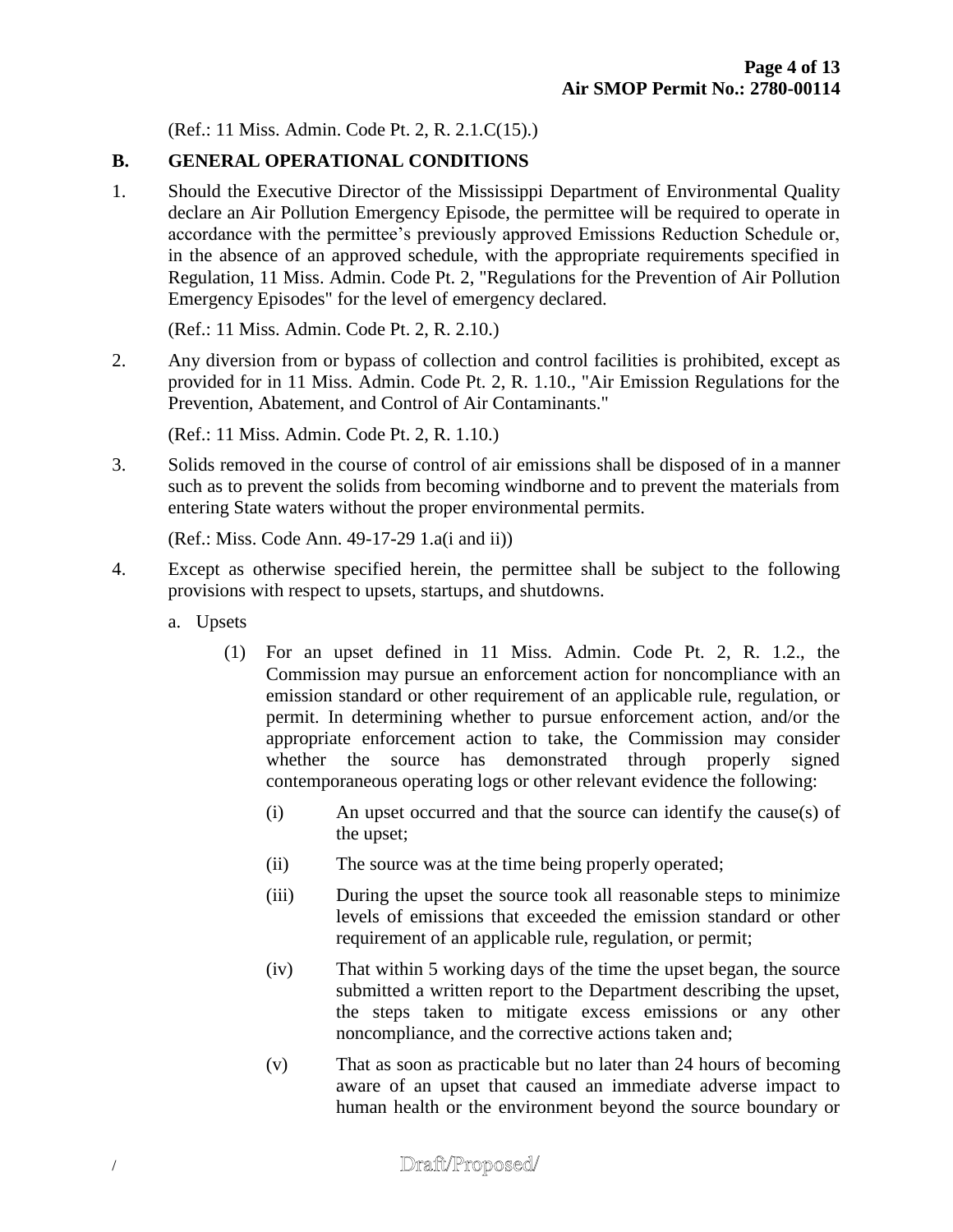caused a general nuisance to the public, the source provided notification to the Department.

- (2) In any enforcement proceeding by the Commission, the source seeking to establish the occurrence of an upset has the burden of proof.
- (3) This provision is in addition to any upset provision contained in any applicable requirement.
- (4) These upset provisions apply only to enforcement actions by the Commission and are not intended to prohibit EPA or third party enforcement actions.
- b. Startups and Shutdowns (as defined by 11 Miss. Admin. Code Pt. 2, R. 1.2.)
	- (1) Startups and shutdowns are part of normal source operation. Emission limitations apply during startups and shutdowns unless source specific emission limitations or work practice standards for startups and shutdowns are defined by an applicable rule, regulation, or permit.
	- (2) Where the source is unable to comply with existing emission limitations established under the State Implementation Plan (SIP) and defined in this regulation, 11 Mississippi Administrative Code, Part 2, Chapter 1, the Department will consider establishing source specific emission limitations or work practice standards for startups and shutdowns. Source specific emission limitations or work practice standards established for startups and shutdowns are subject to the requirements prescribed in 11 Miss. Admin. Code Pt. 2, R. 1.10.B(2)(a) through (e).
	- (3) Where an upset as defined in Rule 1.2 occurs during startup or shutdown, see the upset requirements above.

(Ref.: 11 Miss. Admin. Code Pt. 2, R. 1.10.)

- 5. Compliance Testing: Regarding compliance testing:
	- a. The results of any emissions sampling and analysis shall be expressed both in units consistent with the standards set forth in any Applicable Rules and Regulations or this permit and in units of mass per time.
	- b. Compliance testing will be performed at the expense of the permittee.
	- c. Each emission sampling and analysis report shall include but not be limited to the following:
		- (1) Detailed description of testing procedures;
		- (2) Sample calculation(s);
		- (3) Results; and
		- (4) Comparison of results to all Applicable Rules and Regulations and to emission limitations in the permit.

(Ref.: 11 Miss. Admin. Code Pt. 2, R. 2.6.B(3), (4), and (6).)

## Draft/Proposed/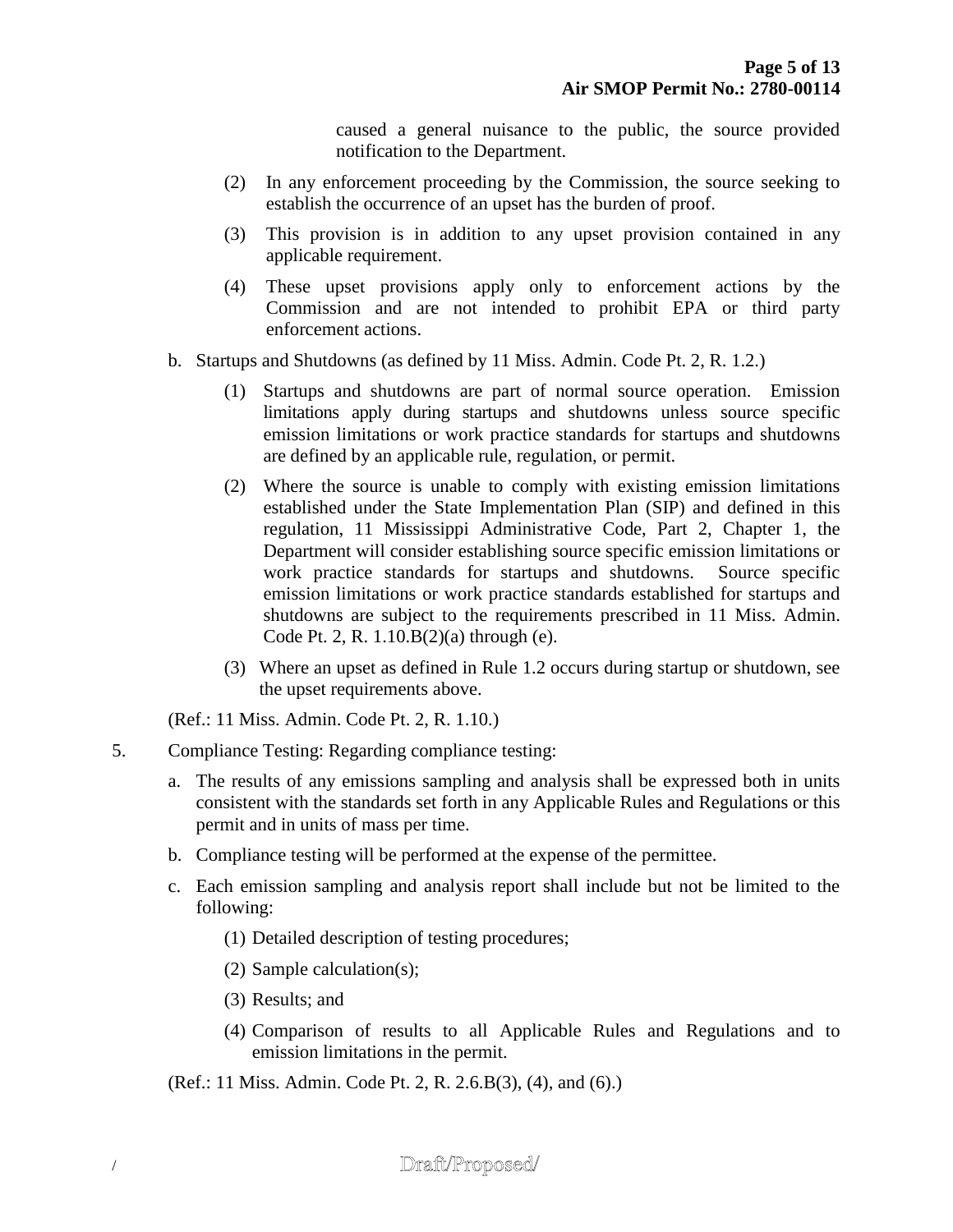### **C. PERMIT RENEWAL / MODIFICATION / TRANSFER / TERMINATION**

1. For renewal of this permit, the applicant shall make application not less than one-hundred eighty (180) days prior to the expiration date of the permit substantiated with current emissions data, test results or reports or other data as deemed necessary by the Mississippi Environmental Quality Permit Board. If the applicant submits a timely and complete application pursuant to this paragraph and the Permit Board, through no fault of the applicant, fails to act on the application on or before the expiration date of the existing permit, the applicant shall continue to operate the stationary source under the terms and conditions of the expired permit, which shall remain in effect until final action on the application is taken by the Permit Board. Permit expiration terminates the source's ability to operate unless a timely and complete renewal application has been submitted.

(Ref.: 11 Miss. Admin. Code Pt. 2, R. 2.8.)

2. The permittee shall furnish to the DEQ within a reasonable time any information the DEQ may request in writing to determine whether cause exists for modifying, revoking and reissuing, or terminating the permit or to determine compliance with the permit. Upon request, the permittee shall also furnish to the DEQ copies of records required to be kept by the permit or, for information claimed to be confidential, the permittee shall furnish such records to the DEQ along with a claim of confidentiality. The permittee may furnish such records directly to the Administrator along with a claim of confidentiality.

(Ref.: 11 Miss. Admin. Code Pt. 2, R. 2.2.B(15)(d).)

3. The permit and/or any part thereof may be modified, revoked, reopened, and reissued, or terminated for cause. Sufficient cause for a permit to be reopened shall exist when an air emissions stationary source becomes subject to Title V. The filing of a request by the permittee for a permit modification, revocation and reissuance, or termination, or of a notification of planned changes or anticipated noncompliance does not stay any permit condition.

(Ref.: 11 Miss. Admin. Code Pt. 2, R. 2.2.B(15)(b).)

- 4. After notice and opportunity for a hearing, this permit may be modified, suspended, or revoked in whole or in part during its term for cause including, but not limited to:
	- a. Persistent violation of any terms or conditions of this permit.
	- b. Obtaining this permit by misrepresentation or failure to disclose fully all relevant facts; or
	- c. A change in federal, state, or local laws or regulations that require either a temporary or permanent reduction or elimination of previously authorized air emission.

(Ref.: 11 Miss. Admin. Code Pt. 2, R. 2.2.C.)

5. This permit may only be transferred upon approval of the Mississippi Environmental Quality Permit Board.

(Ref.: 11 Miss. Admin. Code Pt. 2, R. 2.16.B.)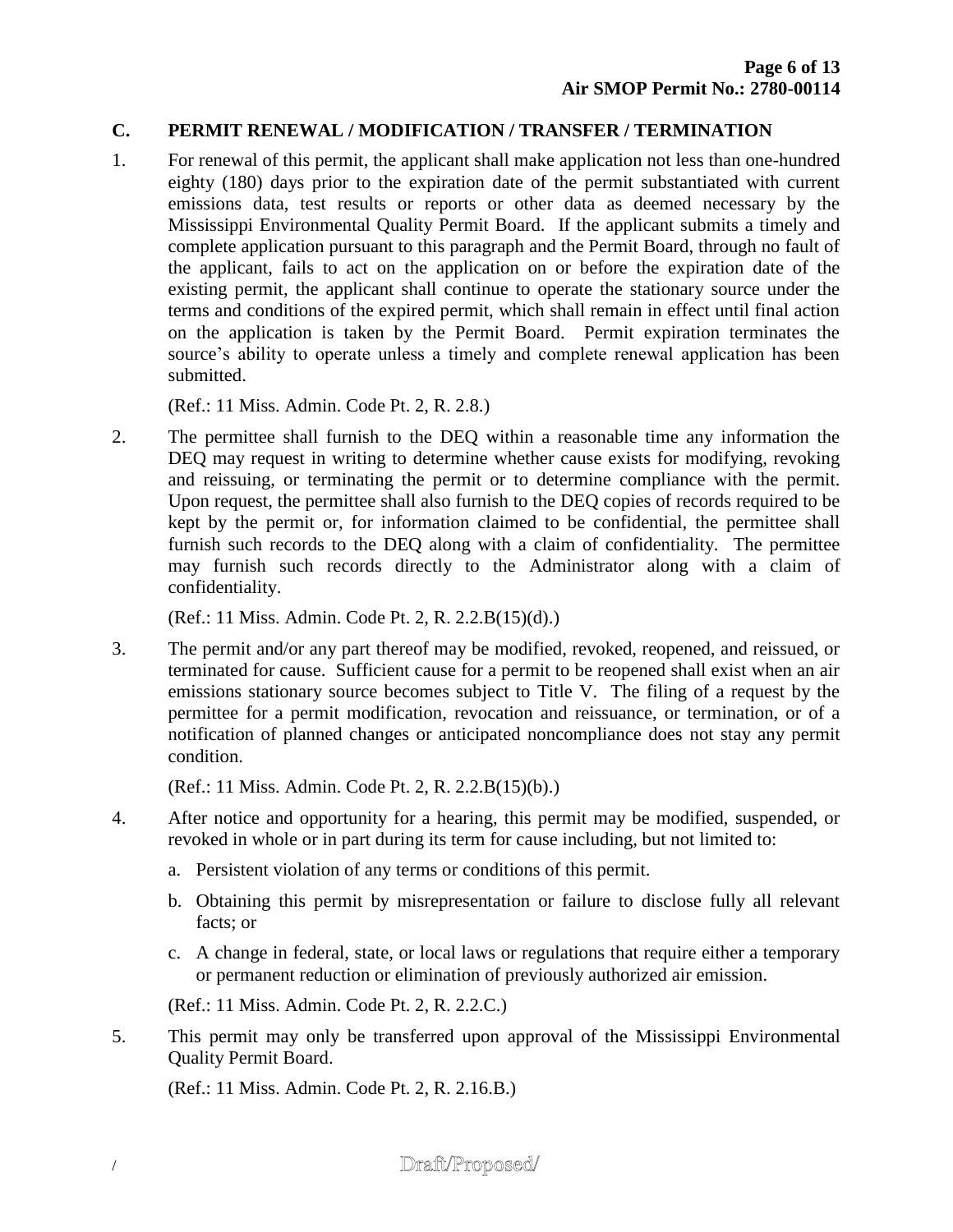## **SECTION 2 EMISSION POINT DESCRIPTION**

The permittee is authorized to operate air emissions equipment, as described in the following table.

| <b>Emission</b><br>Point | <b>Description</b>                                                                                                                                                                                                                                        |
|--------------------------|-----------------------------------------------------------------------------------------------------------------------------------------------------------------------------------------------------------------------------------------------------------|
| $AA-001$                 | Dry Fertilizer Receiving Area including Clamshell Unloader, Receiving Conveyor, Fertilizer Building Storage<br>Bins, and Dry Fertilizer Storage Dome                                                                                                      |
| $AA-002$                 | Dry Fertilizer Handling and Conveyance– Storage Building – including Drop to Fertilizer Building Storage<br>Bins, Mobile Equipment, Fertilizer Building Dump Pit, Bucket Elevator 1, Blending Tower System, Dry<br>Fertilizer Coating, and Truck Shipping |
| $AA-003$                 | Dry Fertilizer Handling – Storage Dome – including Drop to Fertilizer Storage Dome, Mobile Equipment,<br>Storage Dome Hopper, Bucket Elevator 2, and Truck Shipping                                                                                       |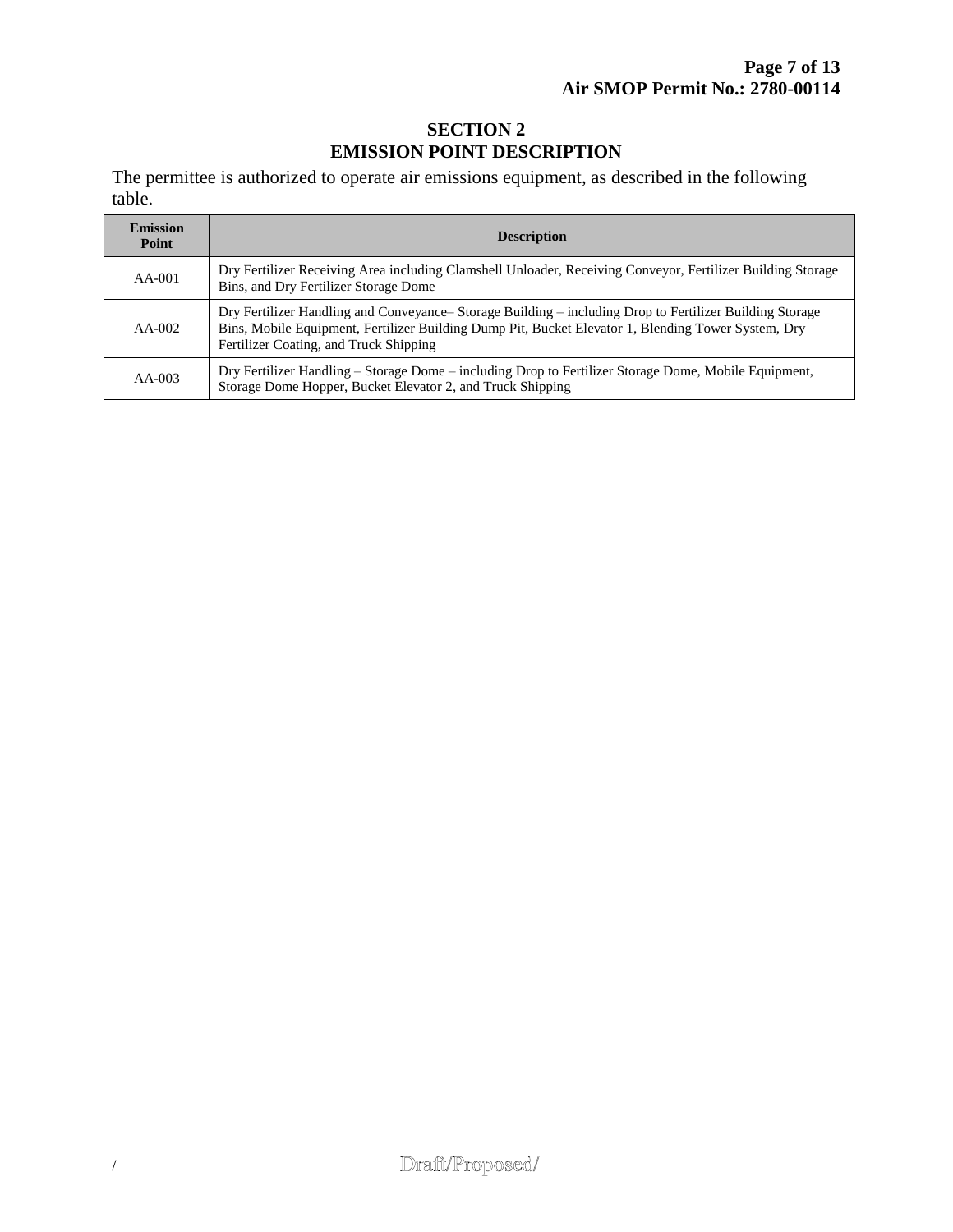| <b>Emission</b><br>Point | <b>Applicable Requirement</b>                   | <b>Condition</b><br>Number(s) | Pollutant/<br><b>Parameter</b> | <b>Limitation/Standard</b>          |
|--------------------------|-------------------------------------------------|-------------------------------|--------------------------------|-------------------------------------|
| Facility<br>Wide         | 11 Miss. Admin. Code Pt. 2, R.<br>1.3.C.        | 3.1                           | <b>PM</b>                      | Nuisance clause                     |
|                          | 11 Miss. Admin. Code Pt. 2, R.<br>$2.2.B(10)$ . | 3.2                           | Coating/Additives              | $\leq$ 20,000 gallons/yr            |
|                          |                                                 | 3.3                           |                                | $<65.0\%$ VOC content               |
|                          |                                                 | 3.4                           |                                | $\leq 6.0\%$ Individual HAP content |
|                          |                                                 | 3.5                           |                                | $\leq$ 15.0% Total HAP content      |
|                          |                                                 | 3.6                           |                                | $\leq$ 15.0 lb/gal Density          |
|                          | 11 Miss. Admin. Code Pt. 2, R.<br>1.3.B.        | 3.7                           | Equivalent<br>Opacity          | $\leq 40\%$                         |
|                          | 11 Miss. Admin. Code Pt. 2, R.<br>$1.3.F(1)$ .  | 3.8                           | PM (filterable)<br>only)       | $E = 4.1 \times p^{0.67}$           |

### **SECTION 3 EMISSION LIMITATIONS AND STANDARDS**

- 3.1 For the entire facility, the permittee shall not cause, permit, or allow the emission of particles or any contaminants in sufficient amounts or of such duration from any process as to be injurious to humans, animals, plants, or property, or to be a public nuisance, or create a condition of air pollution.
	- a. The permittee shall not cause or permit the handling, transporting, or storage of any material in a manner which allows or may allow unnecessary amounts of particulate matter to become airborne.
	- b. When dust, fumes, gases, mist, odorous matter, vapors, or any combination thereof escape from a building or equipment in such a manner and amount as to cause a nuisance to property other than that from which it originated or to violate any other provision of 11 Miss. Admin. Code Pt. 2, Ch. 1, the Commission may order such corrected in a way that all air and gases or air and gasborne material leaving the building or equipment are controlled or removed prior to discharge to the open air.

(Ref.: 11 Miss. Admin. Code Pt. 2, R. 1.3.C.)

3.2 For the entire facility, the permittee shall limit the usage of coatings and additives to 20,000 gallons per year for each consecutive 12-month period on a rolling monthly basis.

(Ref.: 11 Miss. Admin. Code Pt. 2, R. 2.2.B(10).)

3.3 For the entire facility, the permittee shall not exceed 65.0% by weight VOC content in any coatings or additives used during any consecutive 12-month period on a rolling monthly basis.

(Ref.: 11 Miss. Admin. Code Pt. 2, R. 2.2.B(10).)

3.4 For the entire facility, the permittee shall not exceed 6.0% by weight individual HAP content in any coatings or additives used during any consecutive 12-month period on a rolling monthly basis.

(Ref.: 11 Miss. Admin. Code Pt. 2, R. 2.2.B(10).)

## Draft/Proposed/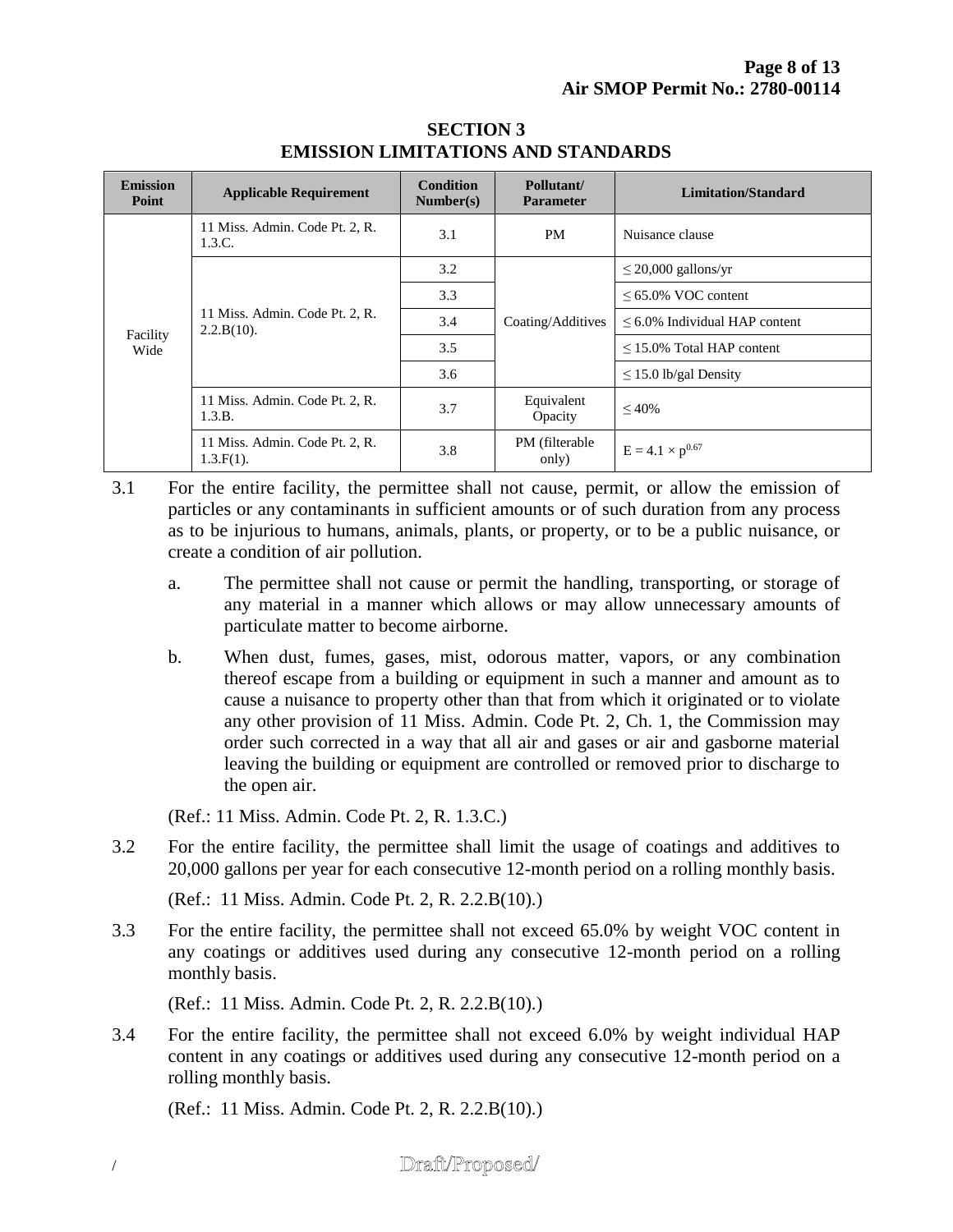3.5 For the entire facility, the permittee shall not exceed 15.0% by weight total HAP content in any coatings or additives used during any consecutive 12-month period on a rolling monthly basis.

(Ref.: 11 Miss. Admin. Code Pt. 2, R. 2.2.B(10).)

3.6 For the entire facility, the permittee shall not exceed 15.0 lb/gal density in any coatings or additives used during any consecutive 12-month period on a rolling monthly basis.

(Ref.: 11 Miss. Admin. Code Pt. 2, R. 2.2.B(10).)

- 3.7 For the entire facility, except as otherwise specified or limited herein, the permittee shall not cause, permit, or allow the emission of smoke from a point source into the open air from any manufacturing, industrial, commercial, or waste disposal process which exceeds forty (40) percent opacity subject to the exceptions provided below.
	- a. Startup operations may produce emissions which exceed 40% opacity for up to fifteen minutes per startup in any one-hour period and not to exceed three (3) startups per stack in any twenty four (24) hour period.
	- b. Emissions resulting from soot operations shall be permittee provided such emissions do not exceed 60% opacity, and provided further that the aggregate duration of such emissions during any twenty-four (24) hour period does not exceed ten (10) minutes per billion BTU gross heating value of fuel any one hours.

(Ref.: 11 Miss. Admin. Code Pt. 2, R. 1.3.A.)

3.8 For the entire facility, except as otherwise specified, the permittee shall not cause, permit, or allow the emission of particulate matter in total quantities in any one hour from any manufacturing process, which includes any associated stacks, vents, outlets, or combination thereof, to exceed the amount determined by the relationship

 $E = 4.1 \times p^{0.67}$ 

Where "E" is the emission rate in pounds per hour and "p" is the process weight input rate in tons per hour.

(Ref.: 11 Miss. Admin. Code Pt. 2, R. 1.3.F(1).)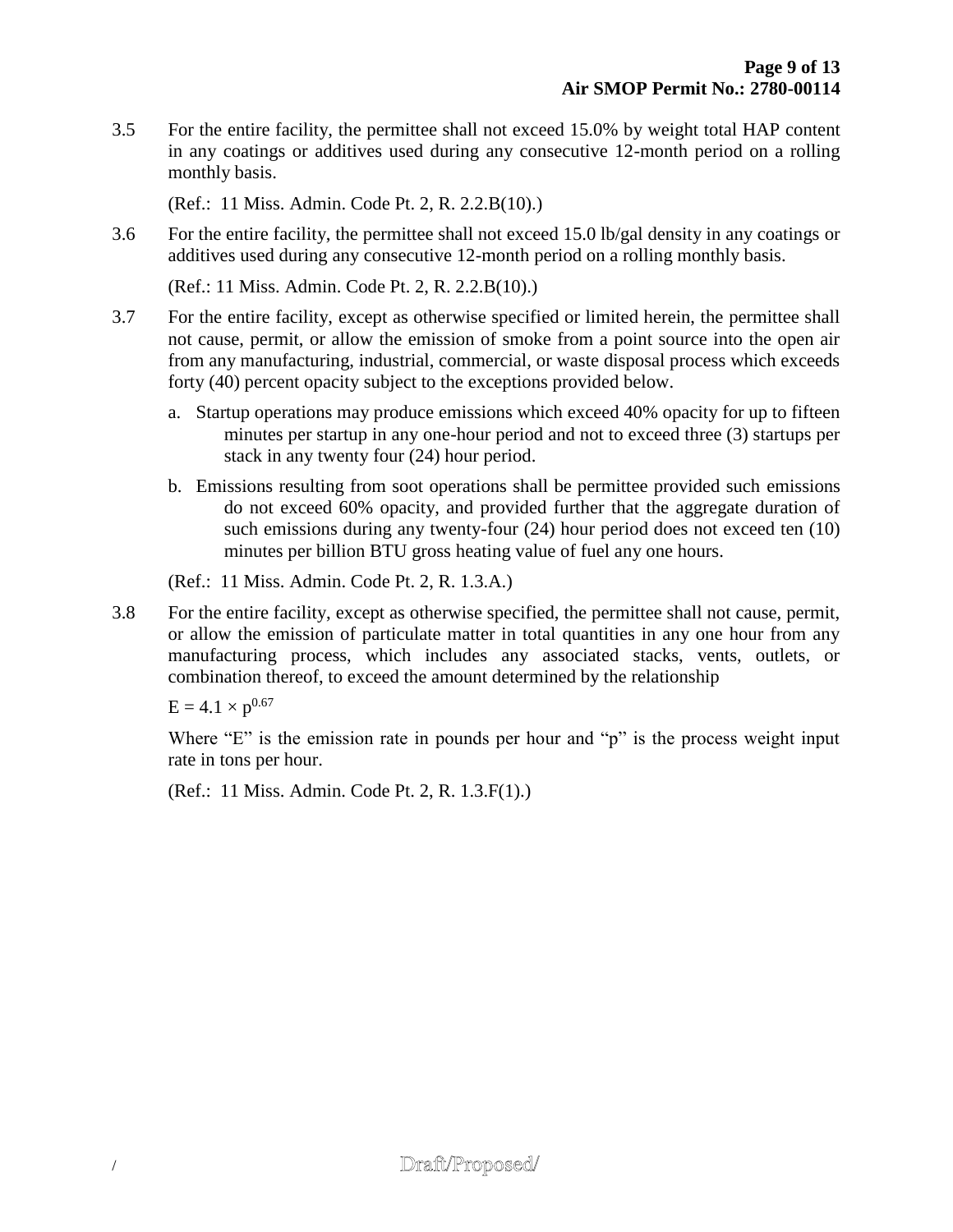## **SECTION 4 WORK PRACTICES**

This section intentionally left blank since no work practice standards apply to this permit action.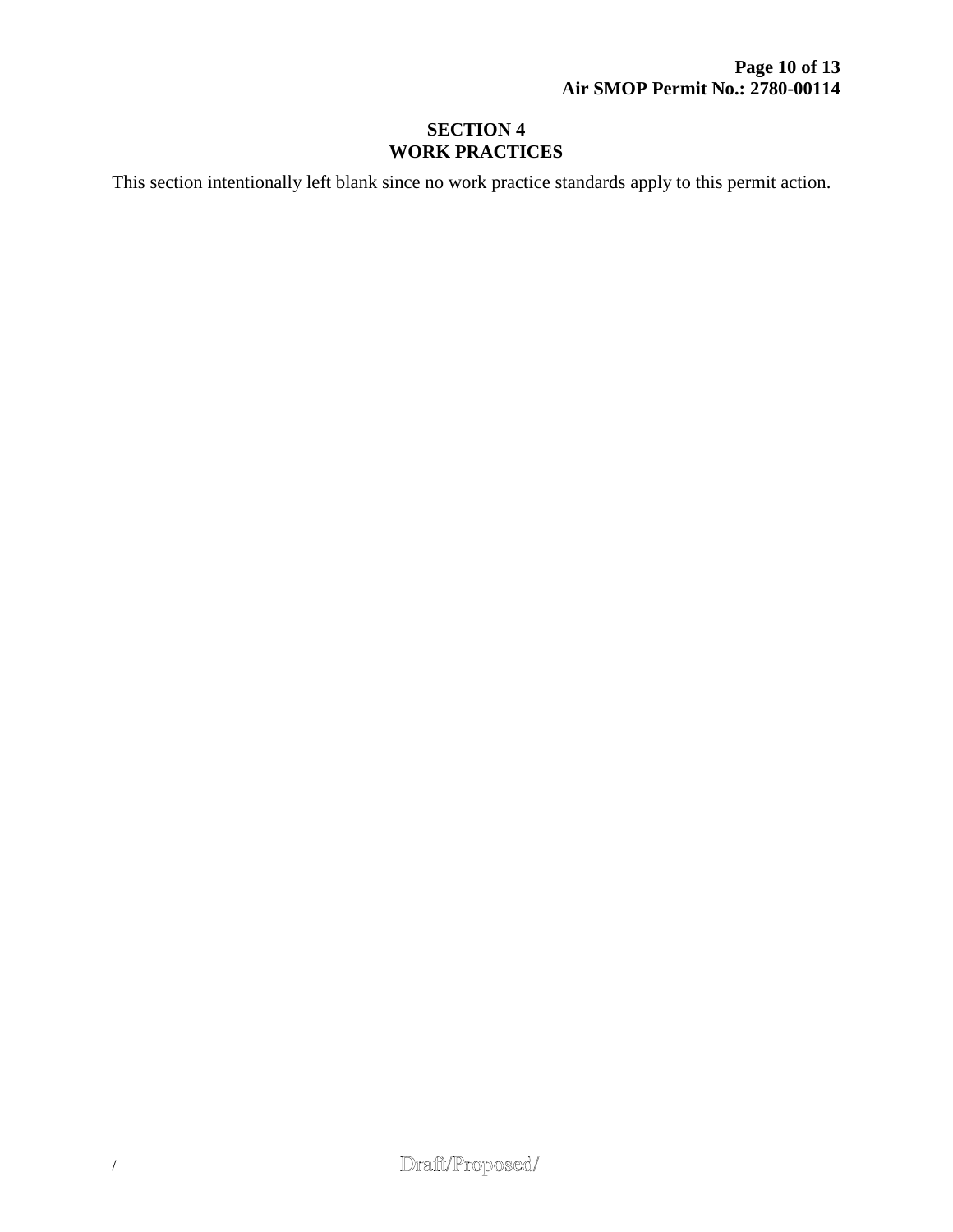#### **SECTION 5 MONITORING AND RECORDKEEPING REQUIREMENTS**

| <b>Emission</b><br>Point | <b>Applicable Requirement</b>                                                        | <b>Condition</b><br>Number(s) | Pollutant/<br><b>Parameter</b> | <b>Monitoring/Recordkeeping Requirement</b>          |
|--------------------------|--------------------------------------------------------------------------------------|-------------------------------|--------------------------------|------------------------------------------------------|
| Facility<br>Wide         | 11 Miss. Admin. Code Pt. 2, R. 2.9.                                                  | 5.1                           | Recordkeeping                  | Maintain records for a minimum of five (5)<br>years. |
|                          | Permit to Construct issued June 3,                                                   | 5.2                           | VOC and<br><b>HAP</b>          | Monitoring                                           |
|                          | 2016, and modified August 3, 2017<br>11 Miss. Admin. Code Pt. 2, R.<br>$2.2.B(11)$ . | 5.3                           |                                | Recordkeeping                                        |

5.1 For the entire facility, the permittee shall retain all required records, monitoring data, supporting information and reports for a period of at least five (5) years from the date of the monitoring sample, measurement, report, or application. Support information includes all calibration and maintenance records, all original strip-chart recordings or other data for continuous monitoring instrumentation, and copies of all reports required by this permit. Copies of such records shall be submitted to MDEQ as required by Applicable Rules and Regulations or this permit upon request.

(Ref.: 11 Miss. Admin. Code Pt. 2, R. 2.9.)

- 5.2 For the entire facility, the permittee shall monitor the following to demonstrate compliance with the limits listed in Section 3 of this permit:
	- a. The identification of each coating, adhesive, solvent, or other VOC or HAP containing material and the total gallons of each coating, adhesive, solvent, or other VOC or HAP containing material used on a monthly basis and in each consecutive 12-month period on a rolling basis;
	- b. The VOC and HAP content(s) of each coating, adhesive, solvent, or other VOC or HAP containing material used. A description of the method and any supporting calculations used to determine the VOC and HAP content in each material used; and
	- c. The density of the coating, adhesive, solvent, or other VOC or HAP containing material used.

The permittee may utilize data supplied by the manufacturer, or analysis of VOC and HAP content by EPA Test Method 24, 40 CFR 60, Appendix A and/or EPA Test Method 311, 40 CFR 63, Appendix A, and/or alternate EPA approved test method.

(Ref.: 11 Miss. Admin. Code Pt. 2, R. 2.2.B(11).)

- 5.3 For the entire facility, the permittee shall maintain sufficient records to document:
	- a. The identification of each coating, adhesive, solvent, or other VOC or HAP containing material and the total gallons of each coating, adhesive, solvent, or other VOC or HAP containing material used on a monthly basis and in each consecutive 12-month period on a rolling basis;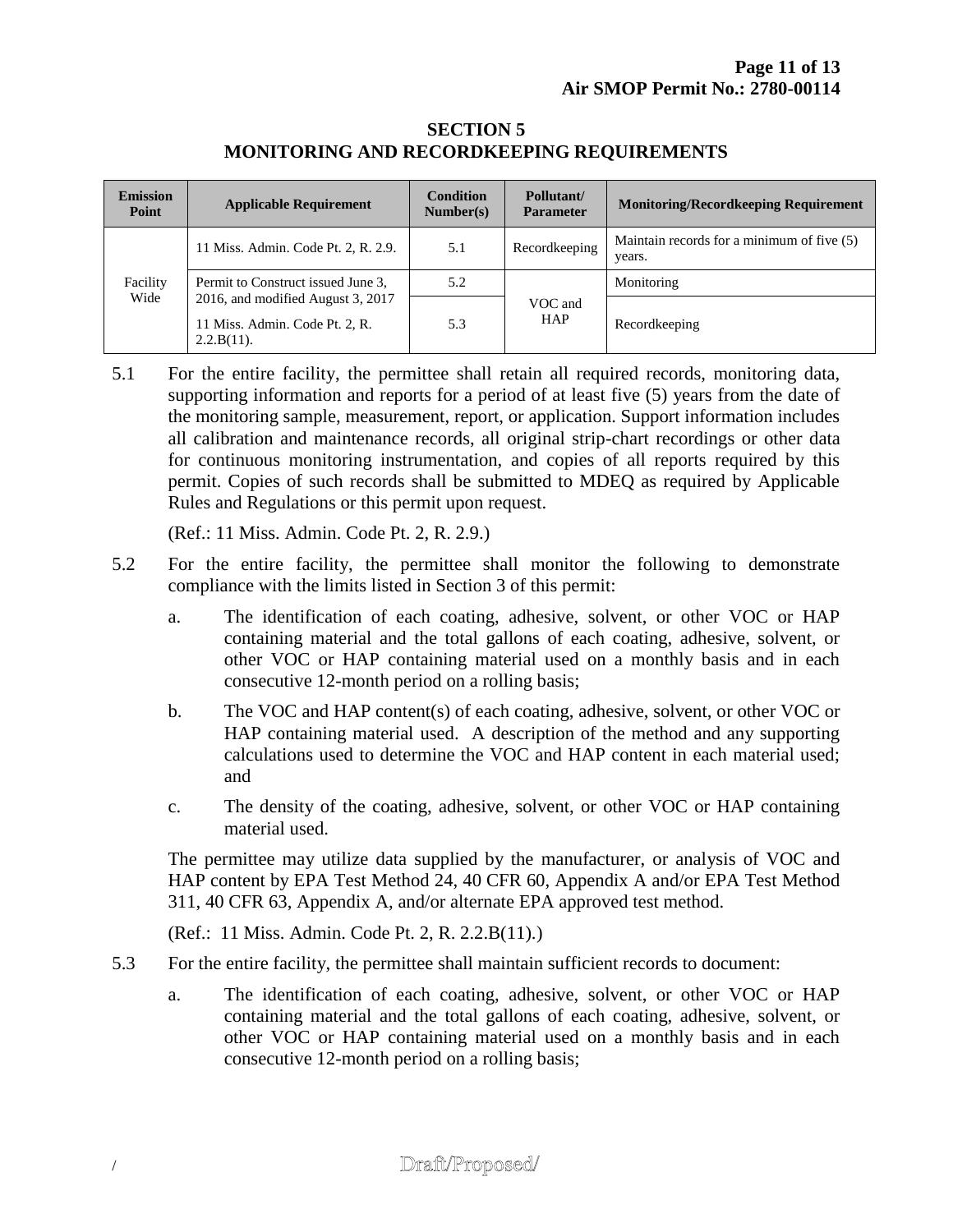- b. The VOC and HAP content(s) of each coating, adhesive, solvent, or other VOC or HAP containing material used. A description of the method and any supporting calculations used to determine the VOC and HAP content shall accompany this data; and
- c. The density of the coating adhesive, solvent, or other VOC or HAP containing material used.

(Ref.: 11 Miss. Admin. Code Pt. 2, R. 2.2.B(11).)